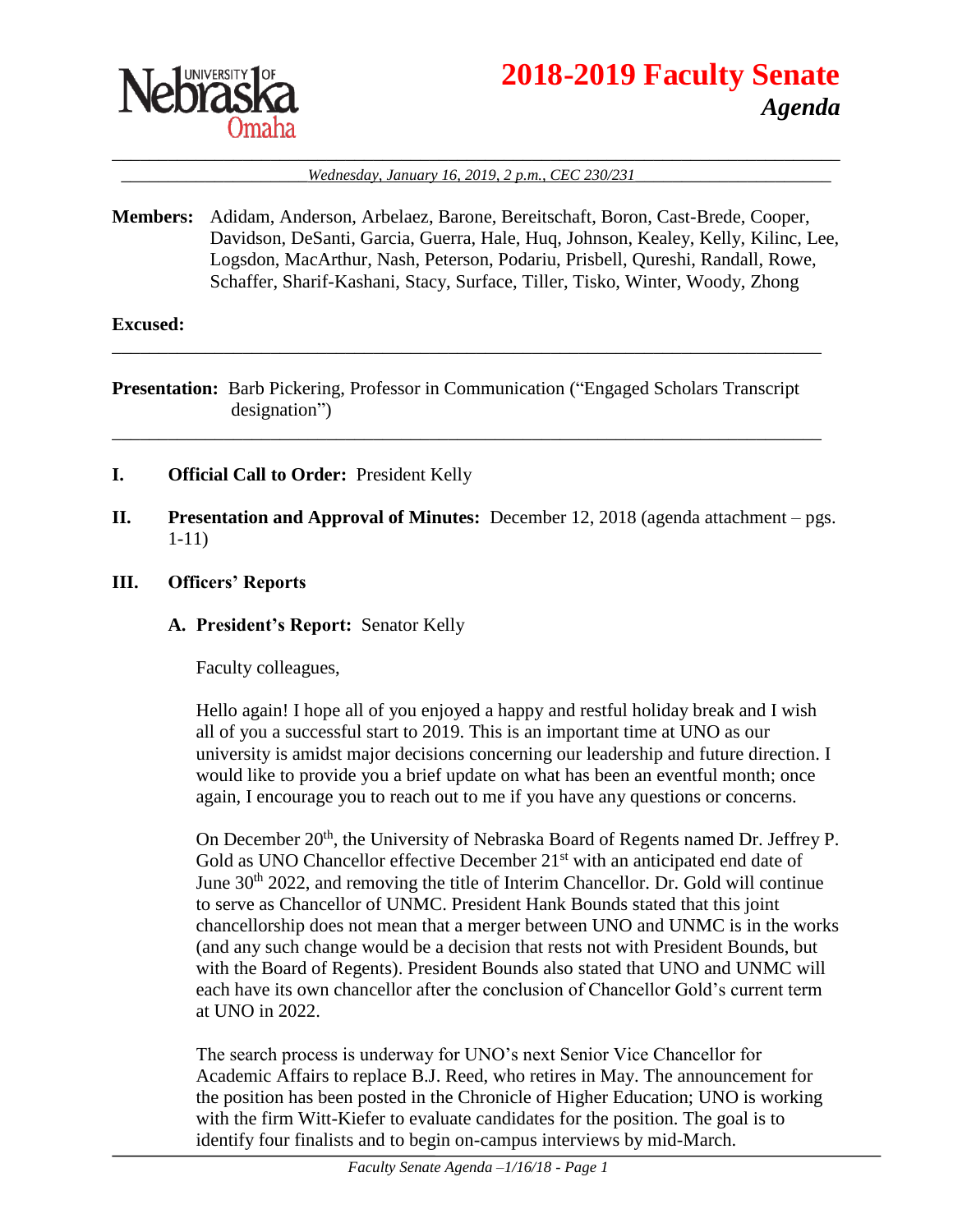UNO will be partnering with Gallup in conducting focus groups with students, staff, and faculty to discuss ways to improve the climate on campus. Unlike previous surveys of the NU system, these focus groups are specific to UNO. The faculty focus group is scheduled for Thursday January  $24<sup>th</sup>$ , 1-2:30PM in CEC 209. If you are interested in participating, please email me at [cmkelly@unomaha.edu.](mailto:cmkelly@unomaha.edu)

I am pleased to report that the Faculty Senate approved the creation of the BA/BS Degree in Medical Humanities. From here, the degree proposal goes to the Chancellor's Cabinet, and ultimately to the Board of Regents. I am excited about the potential of this program, which will expand opportunities for our undergraduate students, particularly those who are pursuing graduate or professional studies.

The Faculty Senate also approved a proposal from faculty in the College of Business Administration to create a Center for Professional Sales at UNO. This Center will enable UNO to become an accredited member of the University Sales Center Alliance, which will help expose our students to the most current research, broad resources, and unique learning opportunities.

In addition, the Faculty Senate requested Central Administration to increase the number of providers of retirement account service that are more cost effective in their stock mutual fund fee structure. I spoke with Doug Ewald, Vice Chancellor for Business, Finance, and Business Development. He told me that he would take up this issue with the other CBOs in the NU system at their meeting next week.

Finally, the Faculty Senate received several complaints and a signed petition to protest the cancelation of classes by President Bounds on December 5<sup>th</sup> for the National Day of Mourning in Honor of former President George H.W. Bush. I requested further information from the President to clarify whether a precedent had been set. Since 2000, the University has closed to honor each former President who has died. University of Nebraska Board of Regents Bylaw 3.4.2 states "…all members of the professional staff are entitled to all legal and University holidays". To determine legal holidays, the University mirrors Neb. Rev. Stat. [§ 84-1001\(3\),](https://urldefense.proofpoint.com/v2/url?u=https-3A__nebraskalegislature.gov_laws_statutes.php-3Fstatute-3D84-2D1001&d=DwMGaQ&c=Cu5g146wZdoqVuKpTNsYHeFX_rg6kWhlkLF8Eft-wwo&r=ky638c7LFL66U2uZvsYq3PIPZ3uKL3T0XrO9KtZPgr4&m=qqgCy9yPjx5Llscn_2G_m1LuJJgmEENGcXSMnzhFPew&s=9PofNF8RQNszW3mXeVM6rRT2gneolKsK6OFFMvN09J8&e=) which defines "paid holiday" as all enumerated days (see table below) and all days declared by law or proclamation by the U.S. President or Governor to be holidays.

|                | Federal         | <b>State</b> | <b>University</b>      |
|----------------|-----------------|--------------|------------------------|
| New Year's     | January 1       | January 1    | January 1              |
| Day            |                 |              |                        |
| <b>MLK Day</b> | 3 <sup>rd</sup> | 2rd          | 3 <sup>rd</sup> Monday |
|                | Monday          | Monday       | in Jan.                |
|                | in Jan.         | in Jan.      |                        |
| President's    | 3 <sup>rd</sup> | 2rd          | <b>FLOATING</b>        |
| Day            | Monday          | Monday       |                        |
|                | in Feb.         | in Feb.      |                        |
| Arbor Day      |                 | Last         | <b>FLOATING</b>        |
|                |                 | Friday in    |                        |
|                |                 | April        |                        |
| Memorial       | Last            | Last         | Last Monday            |
| Day            | Monday          | Monday       | in May                 |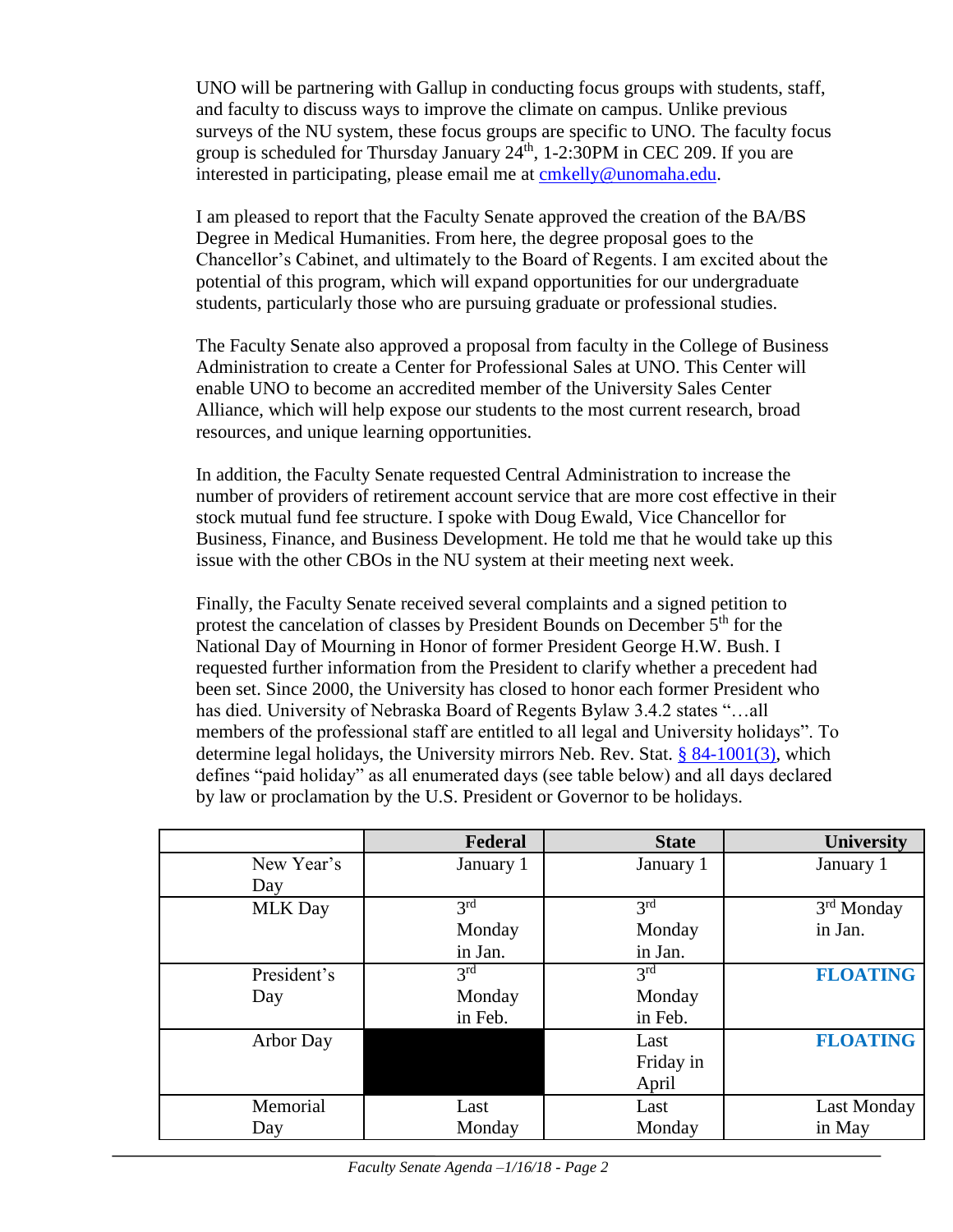|              | in May          | in May          |                          |
|--------------|-----------------|-----------------|--------------------------|
| Independence | July 4          | July 4          | July 4                   |
| Day          |                 |                 |                          |
| Labor Day    | 1 <sup>st</sup> | 1 <sup>st</sup> | 1 <sup>st</sup> Monday   |
|              | Monday          | Monday          | in Sept.                 |
|              | in Sept.        | in Sept.        |                          |
| Columbus     | 2 <sub>nd</sub> | 2 <sub>nd</sub> | <b>FLOATING</b>          |
| Day          | Monday          | Monday          |                          |
|              | in Oct.         | in Oct.         |                          |
| Veterans Day | November        | November        | <b>FLOATING</b>          |
|              | 11              | 11              |                          |
| Thanksgiving | 4 <sup>th</sup> | 4 <sup>th</sup> | 4 <sup>th</sup> Thursday |
| Day          | Thursday        | Thursday        | in Nov.                  |
|              | in Nov.         | in Nov.         |                          |
| Day after    |                 | $4th$ Friday    | $4th$ Friday in          |
| Thanksgiving |                 | in Nov.         | Nov.                     |
| Christmas    | December        | December        | December                 |
| Day          | 25              | 25              | 25                       |

The National Day of Mourning meets these guidelines as a legal holiday, on which all members of the professional staff are granted administrative leave. Given that the heading for Section 3.4 of the Bylaws reads "Conditions of Employment of the Professional Staff", the term "professional staff" is clearly meant to include the academic-year staff discussed in Section 3.4.3 (i.e., full-time faculty). The University of Nebraska Human Resources Handbook for Policies states that administrative leave with pay may be granted "in the event of ... non-scheduled 'declared' holidays authorized by the U.S. President, Governor, or President of the University." Based on this, I believe that President Bounds acted within his authority in declaring December 5th a legal holiday and in canceling classes.

I understand that many faculty and students were negatively impacted by this decision, particularly those who had lectures and exams cancelled that day during a critical time in the semester. I will continue my efforts to facilitate communication between faculty and administration to address these concerns. Please feel free to contact me if you have additional questions about this or any other matter.

My best wishes to all of you for a successful Spring 2019 semester.

# **B. Secretary/Treasurer Report:** Senator Stacy

1. **EC&A:** No Meeting in December.

| Res.<br># | Date<br><b>Senate</b><br><b>Passed</b> | Title                                                 | <b>Admin</b><br>Accept | <b>Sent for</b><br><b>Senate</b><br><b>Action</b> | Denied/<br>Deferred/<br>In<br><b>Progress</b> | <b>Final Action/Resolved</b> |
|-----------|----------------------------------------|-------------------------------------------------------|------------------------|---------------------------------------------------|-----------------------------------------------|------------------------------|
| 4362      | 12/12/18                               | <b>Faculty Senate</b><br>President-Elect Matt<br>Hale |                        |                                                   |                                               |                              |
| 4361      | 12/12/18                               | <b>Request Central</b>                                |                        |                                                   |                                               |                              |

#### **2018-2019 Resolution Action Table (Action Pending and Current Resolutions)**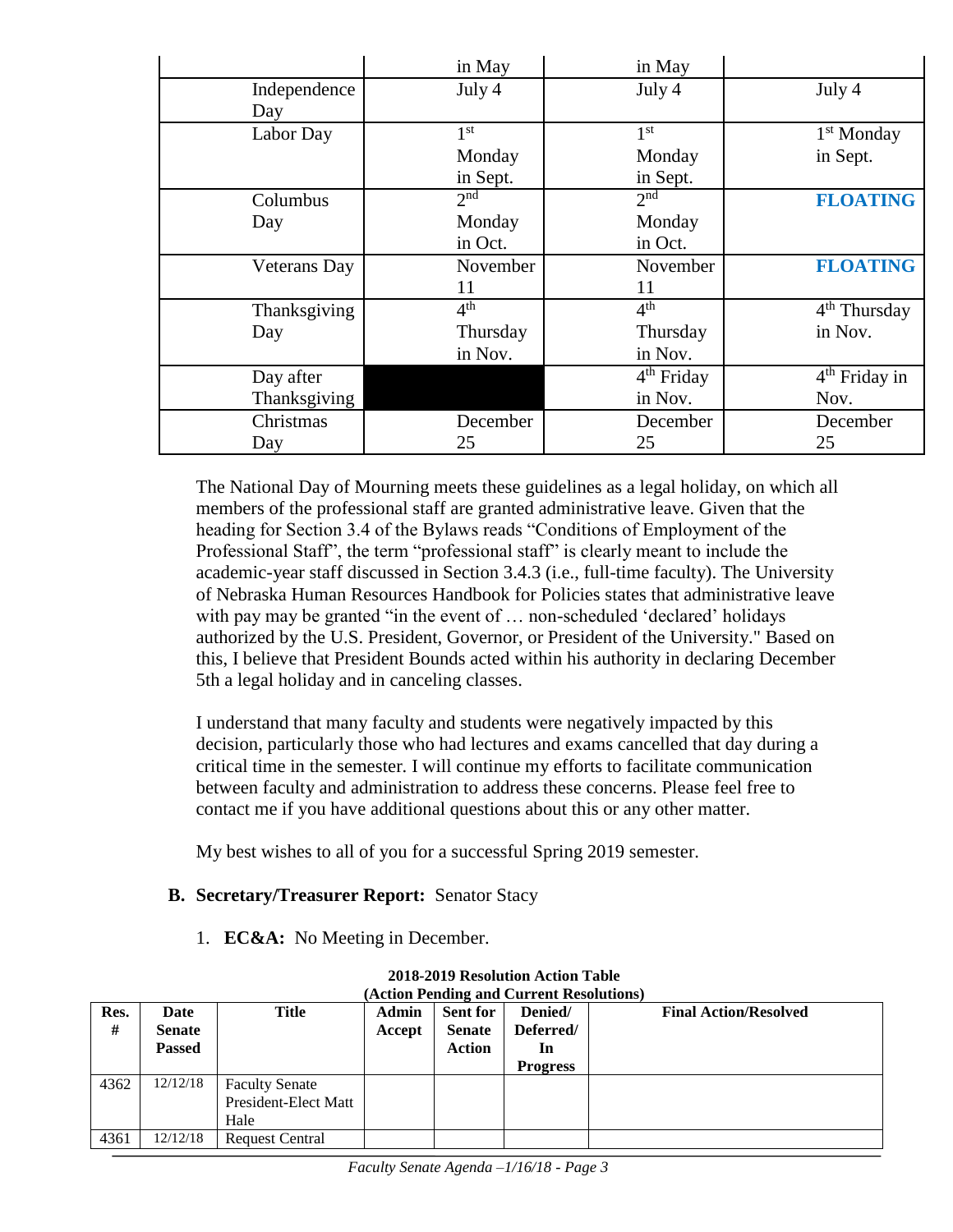|                        |          | Administration to                                                                                                       |  |  |                   |  |
|------------------------|----------|-------------------------------------------------------------------------------------------------------------------------|--|--|-------------------|--|
|                        |          | Increase the Number                                                                                                     |  |  |                   |  |
|                        |          | of Providers of                                                                                                         |  |  |                   |  |
|                        |          | Retirement Account                                                                                                      |  |  |                   |  |
|                        |          | Service that are                                                                                                        |  |  |                   |  |
|                        |          | More Cost Effective                                                                                                     |  |  |                   |  |
|                        |          | in Their Stock                                                                                                          |  |  |                   |  |
|                        |          | Mutual Fund Fee                                                                                                         |  |  |                   |  |
|                        |          |                                                                                                                         |  |  |                   |  |
| 4360                   | 12/12/18 | Structure.<br>$% \left( \left( \mathcal{A},\mathcal{A}\right) \right) =\left( \mathcal{A},\mathcal{A}\right)$ of<br>the |  |  |                   |  |
|                        |          | Approval<br>Center<br>for                                                                                               |  |  |                   |  |
|                        |          | <b>Professional Sales</b>                                                                                               |  |  |                   |  |
|                        | 12/12/18 |                                                                                                                         |  |  |                   |  |
| 4359                   |          | Approval of the                                                                                                         |  |  |                   |  |
|                        |          | BA/BS degree in                                                                                                         |  |  |                   |  |
| 4358                   | 11/14/18 | <b>Medical Humanities</b>                                                                                               |  |  |                   |  |
|                        |          | <b>Parking Appeals</b><br>Committee                                                                                     |  |  |                   |  |
|                        |          |                                                                                                                         |  |  |                   |  |
| 4357                   | 11/14/18 | Membership                                                                                                              |  |  |                   |  |
|                        |          | Faculty Rep for an<br>RFP for the Student                                                                               |  |  |                   |  |
|                        |          | <b>Center Business</b>                                                                                                  |  |  |                   |  |
|                        |          | Office                                                                                                                  |  |  |                   |  |
| 4356                   | 11/14/18 | Replacement on                                                                                                          |  |  |                   |  |
|                        |          | University                                                                                                              |  |  |                   |  |
|                        |          | Committee on                                                                                                            |  |  |                   |  |
|                        |          | Technology                                                                                                              |  |  |                   |  |
|                        |          | Resources &                                                                                                             |  |  |                   |  |
|                        |          | Services                                                                                                                |  |  |                   |  |
| 4355                   | 11/14/18 | Replacement on                                                                                                          |  |  |                   |  |
|                        |          | University                                                                                                              |  |  |                   |  |
|                        |          | Committee for the                                                                                                       |  |  |                   |  |
|                        |          | Advancement of                                                                                                          |  |  |                   |  |
|                        |          | Teaching (UCAT)                                                                                                         |  |  |                   |  |
| 4354                   | 11/14/18 | Support of the                                                                                                          |  |  |                   |  |
|                        |          | University of                                                                                                           |  |  |                   |  |
|                        |          | Nebraska FY19-21                                                                                                        |  |  |                   |  |
|                        |          | Appropriations                                                                                                          |  |  |                   |  |
|                        |          | Request                                                                                                                 |  |  |                   |  |
| 4353                   | 11/14/18 | Resignation and                                                                                                         |  |  |                   |  |
|                        |          | Replacement of                                                                                                          |  |  |                   |  |
|                        |          | Tammie Kennedy,                                                                                                         |  |  |                   |  |
|                        |          | A&S Senator                                                                                                             |  |  |                   |  |
| 4352                   | 11/14/18 | Resignation and                                                                                                         |  |  |                   |  |
|                        |          | Replacement of                                                                                                          |  |  |                   |  |
|                        |          | Tomm Roland,                                                                                                            |  |  |                   |  |
|                        |          | <b>CFAM</b> Senator                                                                                                     |  |  |                   |  |
| 4351                   | 11/14/18 | Approval of the                                                                                                         |  |  |                   |  |
|                        |          | STEM Teaching,                                                                                                          |  |  |                   |  |
|                        |          | Research, and                                                                                                           |  |  |                   |  |
|                        |          | <b>Inquiry Based</b>                                                                                                    |  |  |                   |  |
|                        |          | Learning Center                                                                                                         |  |  |                   |  |
|                        |          | (STEM TRAIL                                                                                                             |  |  |                   |  |
|                        | Center)  |                                                                                                                         |  |  |                   |  |
|                        |          |                                                                                                                         |  |  | TO BE FOLLOWED UP |  |
|                        |          |                                                                                                                         |  |  |                   |  |
| <b>CARRIED FORWARD</b> |          |                                                                                                                         |  |  |                   |  |
|                        |          |                                                                                                                         |  |  |                   |  |

**2. Treasurer's Report:** Senator Stacy (December 2018) (agenda attachment – pg. 12)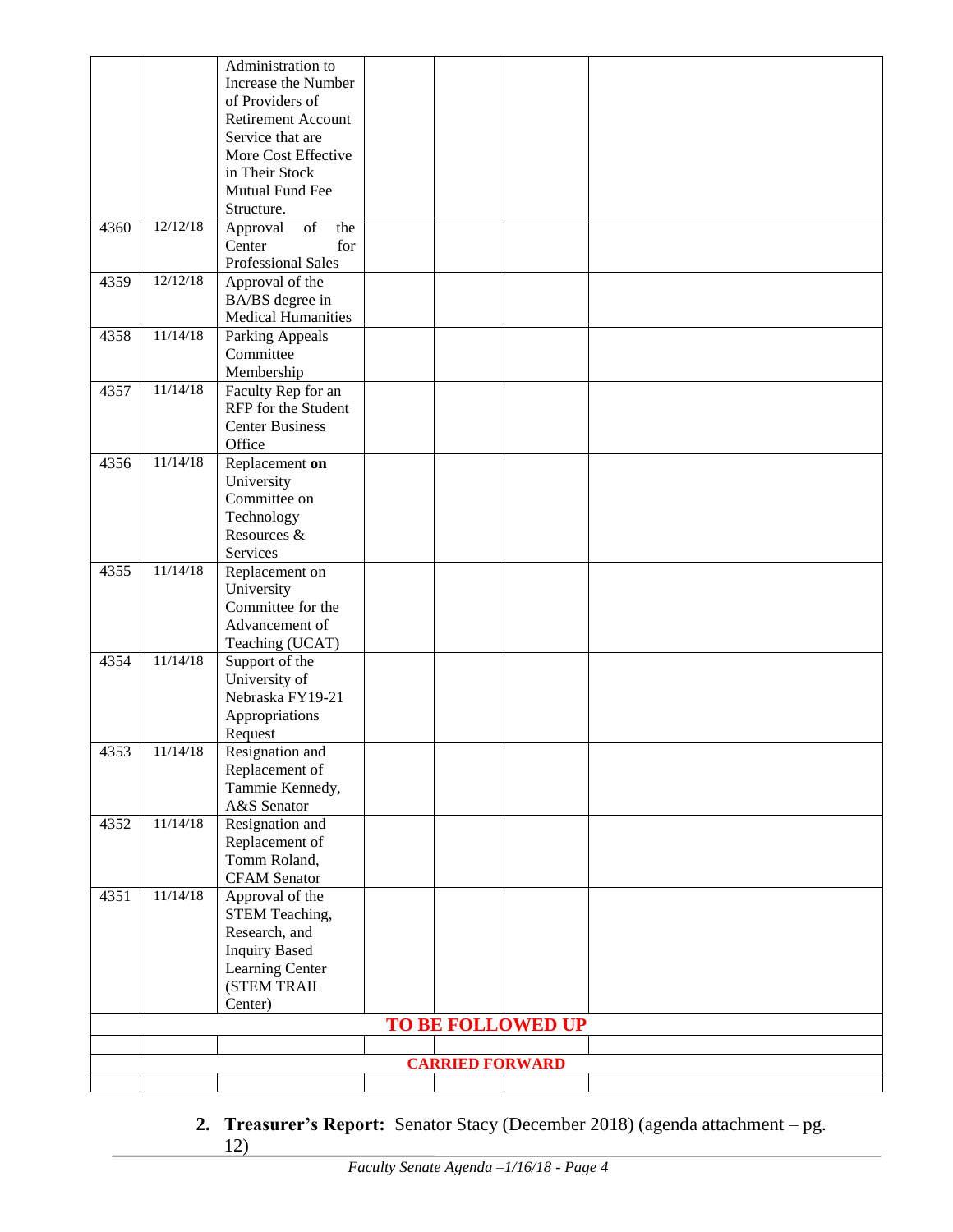#### **IV. Executive Committee Report:** Senator Barone

- **A. College Consortium:** Sent to ER&S Committee to research**.**
- **B. Academic Integrity Policy Links:** To EC&A agenda to notify administration of need to correct/rethink linkage.

#### **V. Standing Committee Reports**

**A. Committee on Academic and Curricular Affairs:** Senator Kealey

#### **PENDING:**

**1. Early College High School:** *(EC&C sent to A&CA 2/7/18)* FYI: E-mail received 2/5/18 from Senator Adams:

*At Friday's English Department meeting, as we discussed Dual Enrollment and other issues, a new program in the Millard School District dominated much of our discussion and members of the department asked me to take this issue to Faculty Senate. In short, our department has concerns about the various impacts of a program called Early College High School* 

*<http://mshs.mpsomaha.org/academics/early-college-high-school> The program says high school students can earn an Associate degree from Metro and that those credits will fulfill the general education requirements at UNO. Members of my department are concerned about how this might threaten enrollments at UNO and about the quality of such a program (it seems, for example, that a 10th grade English course could satisfy the English 1150 writing requirement at UNO). I would like to put this on the EC&C agenda as a point of discussion to determine if faculty in colleges beyond Arts and Sciences are also concerned about such a program.*

*(12/12/18: at the full Senate meeting Past-President Laura Grams will research to see the status of this item.)*

#### **2. Plagiarism**

Senator Qureshi asked if anyone knew of any institutional support in keeping track of student plagiarism cases. Phil Covington, AVC for Student Success, was mentioned. Plagiarism was also noted in the recent Academic Integrity Policy. *(9/12/18: This was assigned to the Academic & Curricular Affairs Committee.)* 

#### **3. Student Evaluation Responses**

Since student evaluation of instruction moved from paper forms done in class to on-line, the response rate has been so low the data may not be a valid indication of what the form purports to determine. In some cases the response rate itself has been improperly used in faculty evaluation; especially small sections may use no evaluation. The form itself may be part of the problem, relating to those who submit it as customers rather than learners.

Senator Huq would like to see Evaluation response increased. Hank Robinson will speak to the Professional Development Committee and there will be more to report then. Some questions are: What are the evaluations being used for? Is it cost effective? What information do students have about the evaluations?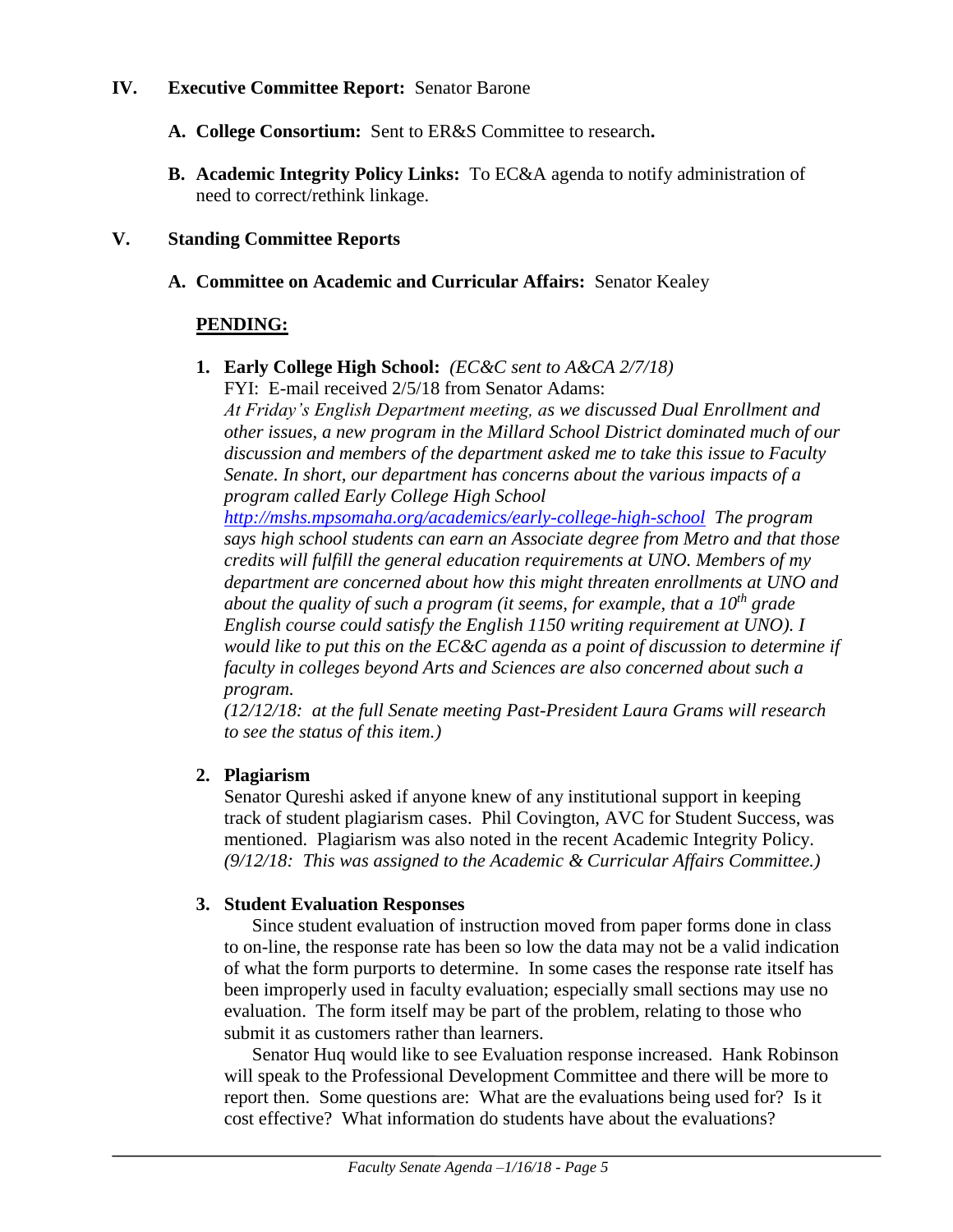*(On 10/10/18: The task of consideration of the current student evaluation was accepted by the A&CA Committee.)*

#### **4. Proposals that come before us seeking an endorsement:**

12/12/18: The committee had some discussion about our specific role with respect to the proposals that come before us seeking an endorsement from our committee and the Faculty Senate. Clearly these proposals already have the support of the faculty behind the proposals and the campus leaders in their chainof-command. By the time they have reached the committee they have been scrutinized by multiple levels of approval. Some wondered the consequence of voting against or delaying the approval until issues raised by the committee have been addressed. Some members of the committee observed that we need to presume that our colleagues and their leadership have made the best set of choices with respect to the proposals and thus our advisory role is to provide constructive feedback and/or highlight issues we believe may be raised by other stakeholders and suggest these be considered before the proposal moves through the approval process.. At least one member of the committee wondered if that were the case is there any substantive value to this process. This is important because our purpose determines our effort. If we are to scrutinize these with a neutral position and make an independent/ separate determination of their worth we would invest significantly more time than if our role is advisory only.

- **5. A policy to clearly establish the rights of students to seek accommodation around class activities (assignments, attendance and examinations) that are scheduled and conflict with important religious observations:** We had some discussion of the need for a policy to clearly establish the rights of students to seek accommodation around class activities (assignments, attendance and examinations) that are scheduled and conflict with important religious observations. There is still some uncertainty with regards to the need for this but the committee agreed that Burch Kealey will continue to review policies used by other universities and take up the discussion again at our January meeting.
- **B. Committee on Educational Resources & Services:** Senator Schoenbeck

# **PENDING:**

- **1. Payroll Deduction for Paul Beck Scholarship**  $(2/7/18)$   $(3/7/18)$ : a response from Debra Wilcox (UNO Controllers Office) regarding the possibility that faculty could submit a payroll deduction that would serve as a monthly gift to the Beck scholarship fund. Senator Marlina Davidson has agreed to follow-up.
- **2. Mail Services Now Under UNMC:** Senator Kelly reported that the UNO and UNMC mailrooms have been combined at the UNMC mailroom. Mail delivery is now only once a day. The UNO mailroom window is only open from 11 a.m. to 3 p.m.

*(12/12/18: This item was sent to the ER&S Committee.)*

# **3. Research College Consortium:**

**From:** Jaci Lindburg [<JLindburg@nebraska.edu>](mailto:JLindburg@nebraska.edu) **Sent:** Tuesday, December 18, 2018 2:09 PM **To:** Christopher Kelly [<cmkelly@unomaha.edu>](mailto:cmkelly@unomaha.edu)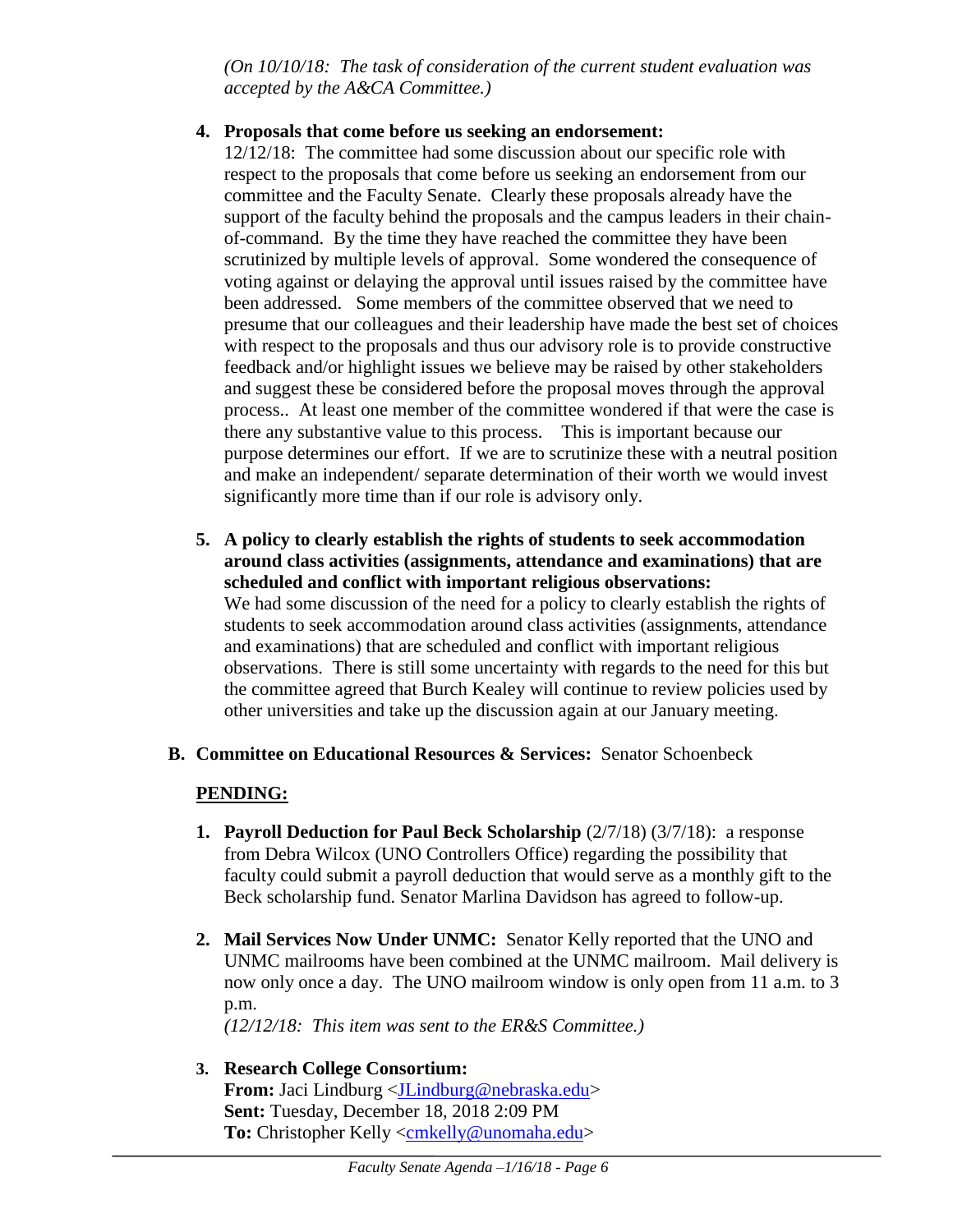#### **Subject:** College Consortium Hi Chris,

Hope you're doing great. I chatted with BJ this afternoon and he mentioned that Faculty Senate would like to hear more about the online course seat possibilities we are exploring in CFAM with an organization called College Consortium. Please know I am available to come to Senate – with some of the CFAM faculty leadership team who are invested in the project – at a time and in a way that makes sense to you and the group.

*Jaci Lindburg, PhD Director of Digital Learning University of Nebraska at Omaha 6001 Dodge, Eppley 110P [jlindburg@nebraska.edu](mailto:jlindburg@nebraska.edu) 402.554.2020 (1/9/19: EC&C sent to ER&S. Should UNO be involved with this? Ethics?)*

#### **C. Committee on Faculty Personnel & Welfare:** Senator Huq

# **PENDING:**

**1. Wellness Fees.** *10/2017:*On Mon Sept 18, there was an initial faculty/staff wellness-based incentive program meeting in EAB 202 organized by Dan Shipp. Attending: Dan Shipp, Cathy Pettid, Joe Kaminski, Jeanne Surface, Griff Elder, Cecil Hicks, Carol Kirchner, and Esther Scarpello**.**

The group met to discuss how UNO could develop and pilot a wellness-based incentive program for faculty/staff. The wellness program needs still to be worked out—both programmatically and financially. But roughly, the idea is that, UNO would offer a pilot program that would partially reimburse the cost of a Wellness/H&K membership based upon member usage and participation in specific wellness program elements. Tentatively, the financial incentive might be as much as a \$100 reimbursement of the \$150 per semester Wellness/H&K membership fee. Details have to still be worked out. The working goal is to offer this pilot program starting in January (but if not January, then the following August-2018).

The working group plans to meet every two weeks. The first meeting will discuss the requirements for reimbursement.

I have been asked to put together a Faculty Senate Focus Group that this working group can consult.

*(On 9/5/18 the EC&C noted that the AAUP has to head this possible program/benefit.)*

**2. Faculty/Staff Safety Processes.** *10/2017 cont.:* Dr. Gina Toman has been named Faculty Human Resources Officer and Assistant to the Senior Vice Chancellor. She begins her new role on October 11**.**

We are interested in the administration developing a website similar to the Student Safety Website.

Note: We felt that the following site makes a good model:

http://academicpersonnel.unc.edu/faculty-policies-procedures-guidelines/

We expect Gina Toman will be help us address the request that there be a flow-chart that will help faculty understand and negotiate the many resources that are available: Ombudsperson, EAP person, counseling, BRT, etc. What information is confidential, etc. This "flowchart" may manifest itself in the form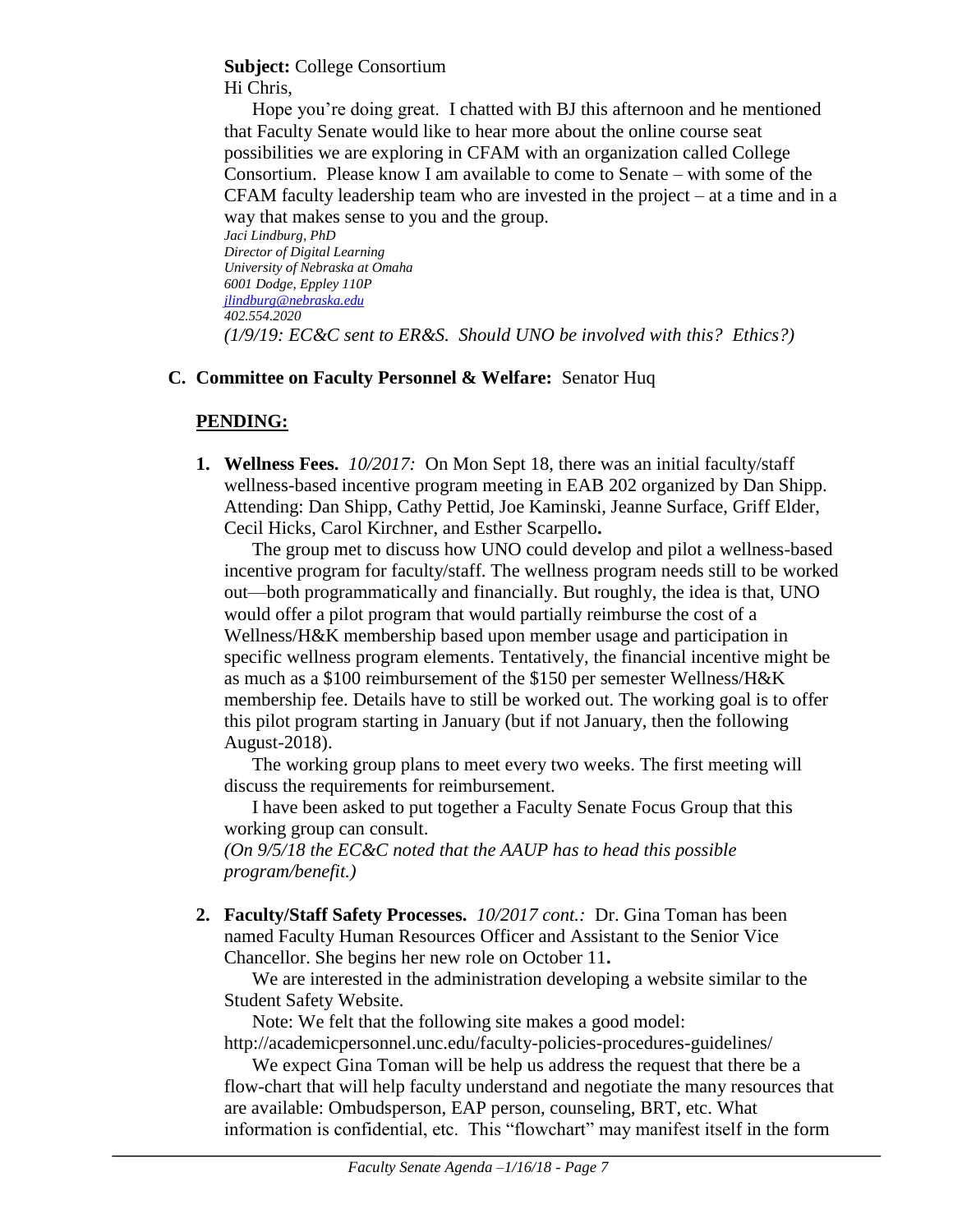of the website mentioned above. *(3/4/18 Info: Academic Affairs is doing a big website development.)*

#### **3. Server for Personal Web Pages**

Senator Elder reported that last year all faculty across campus lost the server, along with the opportunity to have their own personal web sites, like Math. The Web site may have not been pretty, but it was spot on for other mathematicians to check. Senator Zhong said it now looks odd. Senator Kennedy said we all need support to get the server back for supporting personal web sites. Anything without branding is gone.

*(On 12/13/17 this issue was given to the FP&W Committee.) (3/4/18: EC&C suggested putting this item on the EC&A agenda. UNL has cloud hosting services.)*

*(8/18 Past-President Grams will e-mail about this.) (At the 9/5/18 EC&C meeting it was decided to put this on the 9/19/18 EC&A agenda, as UNL already has this capability, and there were questions as to why UNO can't do the same for its faculty.)*

# **4. Accessibility to Classroom IT Equipment**

*(3/7/18):* EC&C sent this item was to the ER&S Committee**.**  *(8/15/18: ER&S moved to have this item sent to FP&W as this seems to be ergonomics.)* 

*(11/7/18: EC&C more fully defined this item to how to direct our future efforts in trying to understand the design process for all Colleges and how faculty can be involved in this process. Are ADA directives followed, etc.?)* 

#### **5. The fee structure of TIIA-CREF and Fidelity Investment, the vendors that manage our retirement funds.**

Senator Huq had a discussion with Brian Schlichting, Assistant Director NU Benefits and expressed his concern about the high service fees charged by these vendors. To give you an example, if you have invested a million Dollar in either TIAA/CREF or Fidelity you may be paying them between \$ 7500 to \$ 10,000 per year as service fees for parking your 401K money in their managed stock mutual funds, money market and bond accounts have lower fees. We would like to pursue this as a new business for the committee, and eventually bring a resolution to the senate floor. The committee feels that as part of shared governance, faculty should have some say in this matter. Our focus would be to convince central administration that the list of vendors should be expanded to include purveyors of this service that are more cost effective. Mr. Schlichting mentioned that after the administration is done with our health insurance project, administration intends to look into this matter. However, according to Brian Schlichting there is no guarantee that there will be any substantial change. It is very important that we take this seriously for faculty welfare, over the years many faculty members in the CBA finance department have expressed concern about this.

*(On 11/7/18 the EC&C agreed that the importance of looking into the fee structure of TIIA-CREF and Fidelity Investment, the vendors that manage our retirement funds should be put on the FP&W Pending list.)*

# **D. Committee on Goals and Directions:** Senator Bereitschaft

# **PENDING:**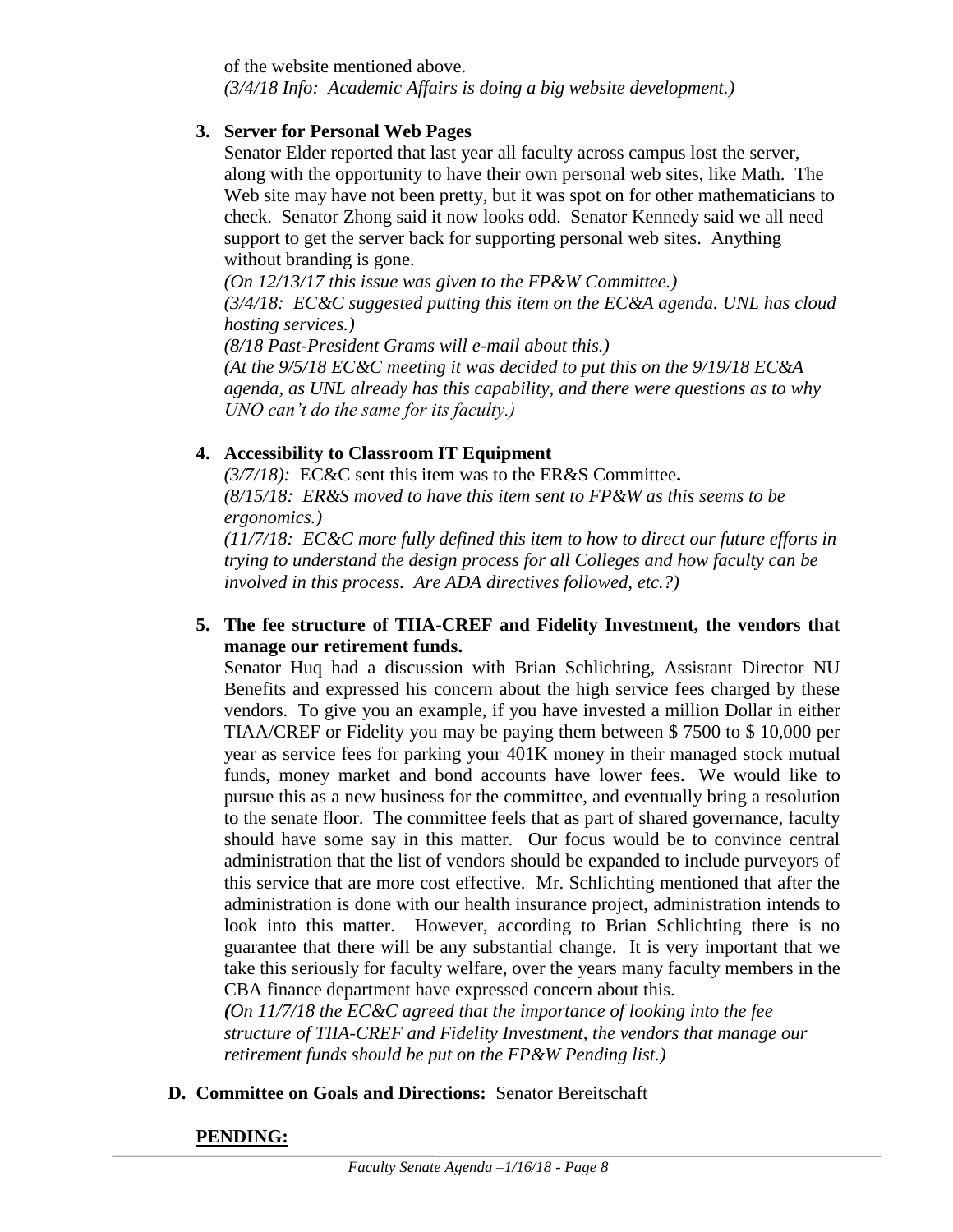- **1. Facilities Planning and Faculty Representation** (Specifically, which Facilities Planning Committee would be the best on which to have faculty representation before plans are made, not just reported?) *(Sent to G&D 2/10/16) (3/4/18 Info: Senator Bereitschaft is checking on this.) (There was a Facilities Planning meeting at 7 a.m. November 18, 2018. All senators were invited.*
- **2. Solar Panels at UNO**

Bringing solar energy infrastructure (particularly solar panels and EV charging stations) to the UNO campus and potential funding sources and partnerships. *(10/3/18: EC&C was told Senator Richard Stacy would take the point on this.)*

**E. Professional Development:** Senator Boron

# **PENDING:**

**1. Faculty Professional Development Leave policies/procedures:** 

*(1/10/18: The PD committee is waiting for deans to complete a survey to actually gauge faculty's understanding of FPD leave policies and procedures.) (At the 4/18/18 EC&A meeting this was discussed with Chancellor Gold and SVC B.J.Reed.)*

**2. Creation of an Easily Found List of What Retiring Faculty Need to Know** *(4/11/18: Sent to PD Committee.) (11/14/18: Planned action steps: HR will look at the creation of a list for those planning retirement.)*

# **3. Distribution of Student Evaluations**

Senator Adidam noted that student evaluations and grades are now available to all chairs. Availability of student evaluations to only that faculty member's department chair, "Least Privilege," would be a better policy.

*(9/12/18: This was assigned to the Professional Development Committee to see a change made.)*

*(10/3/18: Is there a mechanism to see the numbers when a student made comments on his/her evaluation?)*

# **4. Student Evaluations Response Rate**

The response rate of Student Evaluations has dropped dramatically since hard copy evaluations were done away with. Hard copy response rates were 80-90%, now the response is down to 10-15%. Is there a solution to this? Are there ways to increase the response?

*(10/3/18: The EC&C sent this item to the Professional Development Committee.) (11/7/18: The EC&C sent this to Senator Kealey and the Academic & Curricular Affairs Committee.)*

# **5. Faculty Personal Web Pages on the UNO Website**

It was suggested that this should be mentioned at the 10/17/18 EC&A meeting.

The current status quo, of providing links on a digital measures generated page, does not meet the needs of faculty research, teaching, and outreach efforts. Faculty, labs, and departments often need the ability to host information regarding their current research projects and papers, resources for classes, event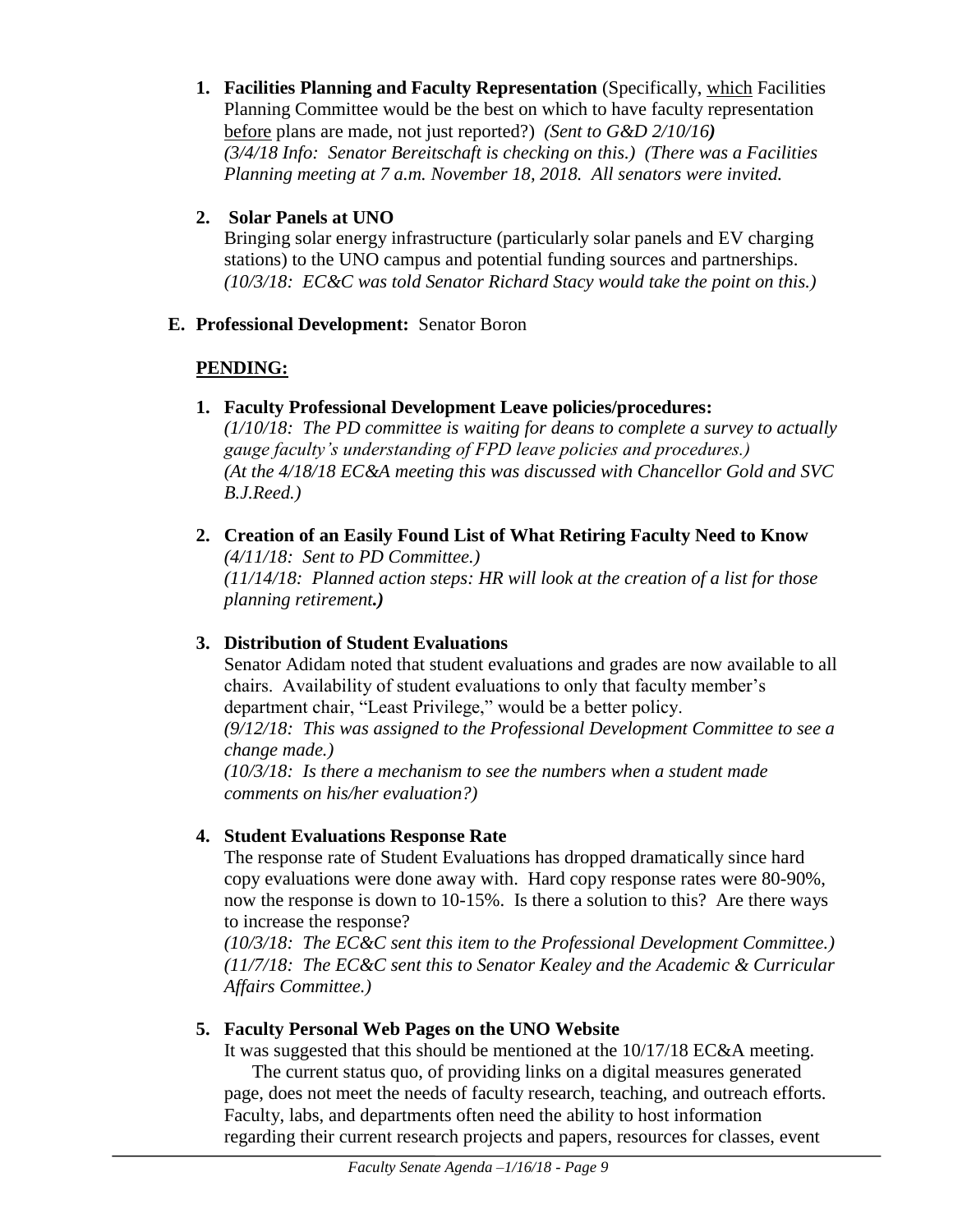calendars, and open student worker positions. Faculty websites are also often used as a point of sharing with external colleagues and for promoting and distributing research project outcomes (especially those tied to grants or papers). Often, faculty also host curricular resources related to their classes on sites of this kind as well. Having UNO domains (e.g. faculty.unomaha.edu) and custom facultycreated web pages is also pivotal for faculty to brand themselves on a national stage in their respective fields.

The one-size-fits all digital measures page does not meet these needs and forces faculty to move their resources off-site and off-brand. For these reasons, Senator Hale will move that the faculty senate investigates and pushes for the issue of university-provided on-domain website addresses and web service hosting resources to be provided for interested faculty, labs, and departments.

*(On 10/10/18 the Faculty Senate decided that this item should be looked at by the Committee on Professional Development*.)

*(On 11/14/18 Senator Hale further explained that faculty need space to host individualized resources, with the ability to manage space ourselves, and with an UNO address. Senator Kealey noted that there was also a need for disc storage behind it.*

*Also, it was learned that faculty webpages with UNO branding are supposed to be possible; however, each college is supposed to have policies/procedures for these requests, including approval. Once approved the college communicator will work with ITS and UComm to create the page/URL. From there, the faculty member would be responsible for adding content to and organizing the page. Each senator from our committee has been asked to contact their college tech team to learn about policies/procedures that may be in place. To date, from three colleges, no policies or procedures have been uncovered.* 

*Planned action steps: Continued communication with administration.) (12/12/18: Should this be also be sent to the Technology Resources, Services & Planning Committee? Also needed is how to link outside the page and who does server support.)*

#### **F. Committee on Rules:** Senator Johnson Peterson

#### **1. RESOLUTION: UCRCA (University Committee on Research & Creative Activity)**

**BE IT RESOLVED** as Chin-Chung (Joy) Chao has also had to resign from the UCRCA, the following name go forward to complete the term, from 08/1/16 through 07/31/19:

Kristin Taylor, CFAM (to replace Chin-Chung [Joy] Chao.

**BE IT ALSO RESOLVED** as Benjamin Steiner has had to resign from the UCRCA, the following name go forward to complete the term, from 08/1/18 through 07/31/21:

Nancy Kelley, CPACS (to replace Benjamin Steiner).

~~~~~~~~~~~~~~~~~~~~~~~~~~~~~~~~~~